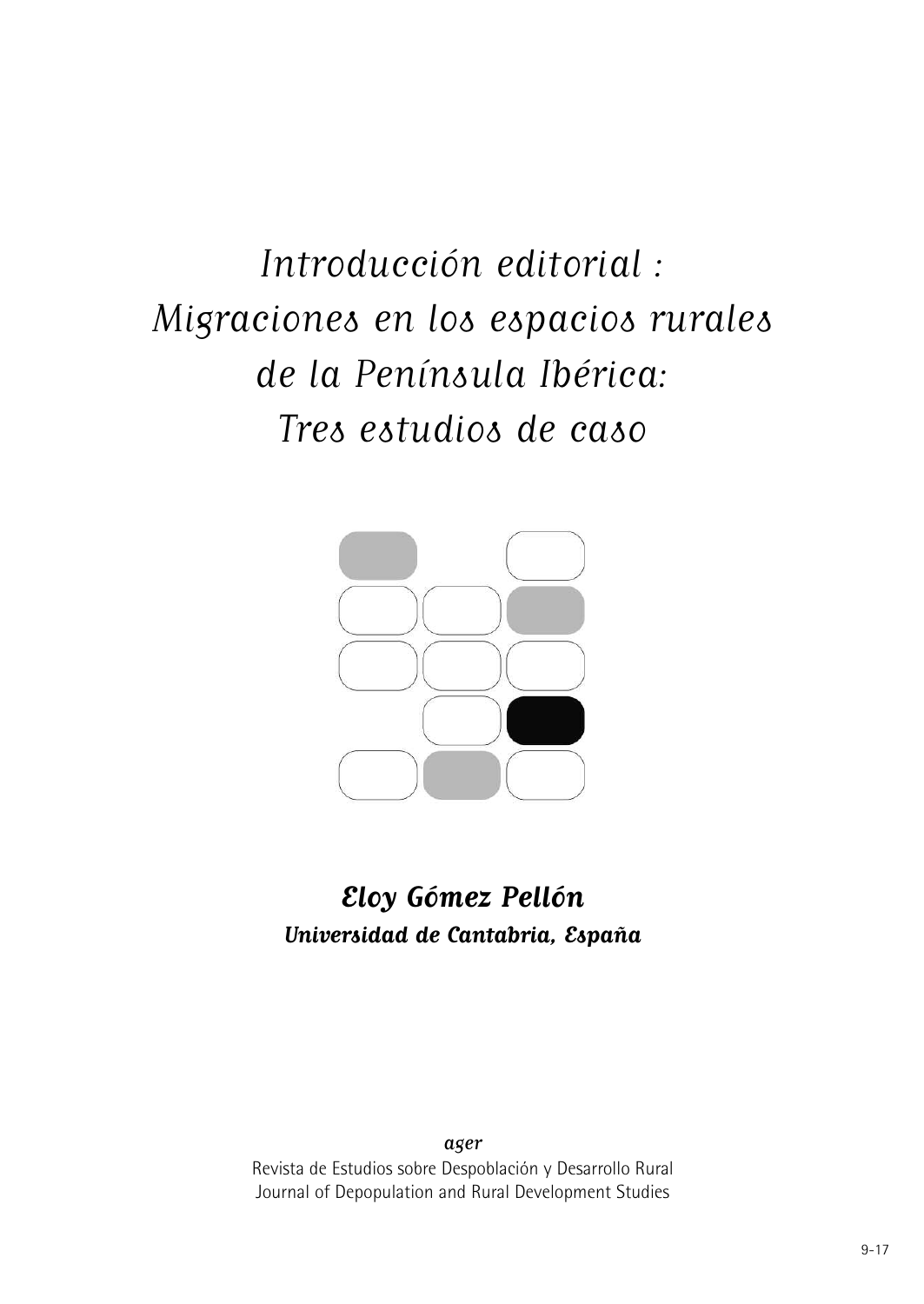## Editorial introduction: Migration in rural regions of the iberian peninsula: three case studies

This monograph discusses three case studies concerning migration in rural regions of the Iberian peninsula. Our aim is that each one of these case studies should serve as a rich source of new insights offering many new productive lines of inductive reasoning. Despite the fact that rural spaces in Portugal and Spain are similar in many respects, they are generally not studied together. According to statistics provided by the World Bank, in 1969, 43.43 % of Spain's population lived in rural areas, compared to 65.04 % of the Portuguese population. At the time, substantially more than three quarters of the rural population in both countries were employed in agriculture. However, between 1960 and 1991, both countries experienced an extraordinary exodus from their rural hubs, such that by the end of this period, the rate of urbanisation in Spain had reached 79.6 %, while in Portugal at the same time, it was 59.6 %. These rates reflect the huge migrations that occurred in both countries coinciding with the slow demise of heavy industry in these states.

Since 1991, migration from the countryside to the city has continued, although it has now settled at a more moderate rate. However, the resulting net population decrease has become critical, particularly in the smaller municipalities, where populations are sparse, aging, and contain ever fewer women. In 2020, only 19.43 % of Spain's total population lived in rural areas and only 3.98 % worked in agriculture. In the same year in Portugal, 34.23 % of the total population lived in rural areas while 5 % worked in agriculture. Looking specifically at the population currently working in agriculture in these two Iberian countries, we see that only a third are women. Added to this, a further factor of huge significance in the Iberian peninsula as in other south European countries, is the ongoing importance of family farming. A particular consideration here, is that this type of farming is an invisible form of agriculture where production is solely for family consumption and not for profit. Surplus production from these small holdings, where it exists, generally circulates in a reciprocal economy in which maintaining social ties is more valuable than the merchandise exchanged. In this instance then, the attachment to community life itself is sufficient justification for family scale farming.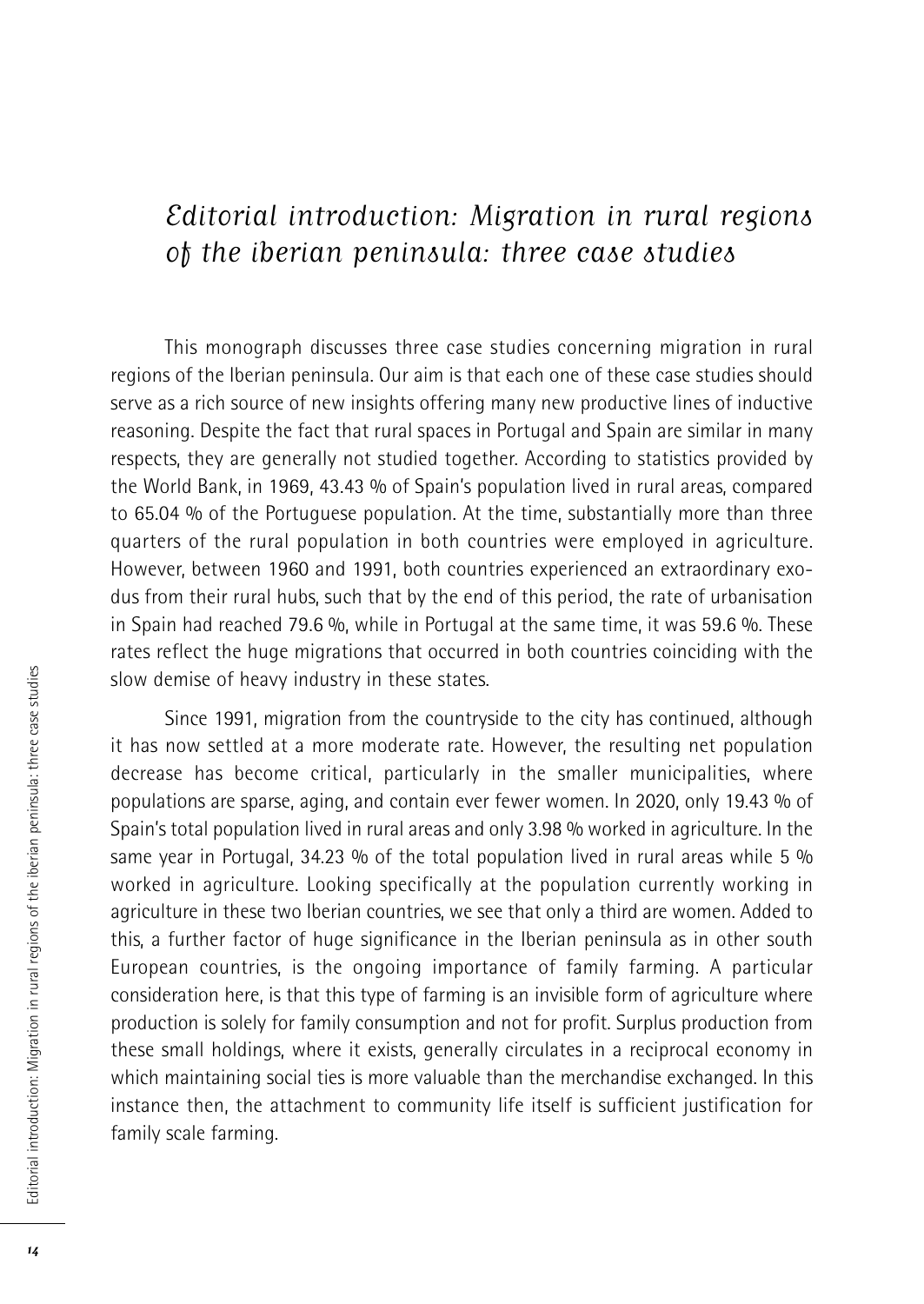Clearly, not all rural areas across the Iberian peninsular face the same problems. Indeed, over the first decades of the 21st century, many peri-urban municipalities have seen a significant increases in their populations. Nevertheless, these municipalities would be considered exceptions in the rural context. As is the case across Europe, both Portugal and Spain are increasingly urbanised and in the last decade the situation has reached such an extreme that there is a significant risk that some rural areas will become entirely depopulated. The huge efforts made to resolve this problem over the last thirty years, have not produced the desired results. Considering rural areas as defined according to Law 45/2007, that is, as a geographic space formed by a collection of municipalities with a population less than 30,000 inhabitants and population density of less than 100 inhabitants per km2, in the case of Spain, between 2018 and the present, the of rate population living in such areas has decreased by three points. The situation in Portugal is similar. In both countries a persistent population flow from the interior of the country to coastal regions has resulted in the depopulation of rural areas, particularly in the mountain regions. The articles in this monograph constitute three portraits of rurality in the Iberian peninsula, each with a different perspective but all aimed at highlighting a complex reality which, as we know, arouses deep concern in wider society.

In the first article, Eloy Gómez Pellón (University of Cantabria) studies the case of a rural area in the Cantabrian Mountains, a space that has all the markers of extreme rurality. Since the middle of the 20<sup>th</sup> century this area in southern Cantabria has lost 80 % of its population such that its low population density, pronounced population aging, and the extremely high male to female ratio now amount to a demographic disaster. Despite implementation of the LEADER rural development programme, the necessary population stabilisation has not been achieved to the extent that since the programme began in 1994 to the present day, this area has lost a third of its inhabitants. Improvements in public services, the rehabilitation of the area's natural ecosystems, and programmes for sustainable food production have caused some inwards migration, but this tends to be seasonal in nature and has not been sufficient. The loyalty to the region shown by older residents and their descendants is deep seated and therefore not likely to evaporate. However, the article notes the appearance of a particular kind of circular migration, so called *commuting*, which may offer an alternative source of hope since it avoids permanent emigration and indeed, promotes social stability. This said, when the phenomenon of commuting is examined in greater depth, we find a wide gender gap. Part of the explanation for this lies in the extremely high male to female ratio in the population generally but it is also due to the fact that female migration in the region is still significant - perhaps because local sources of female employment are more likely to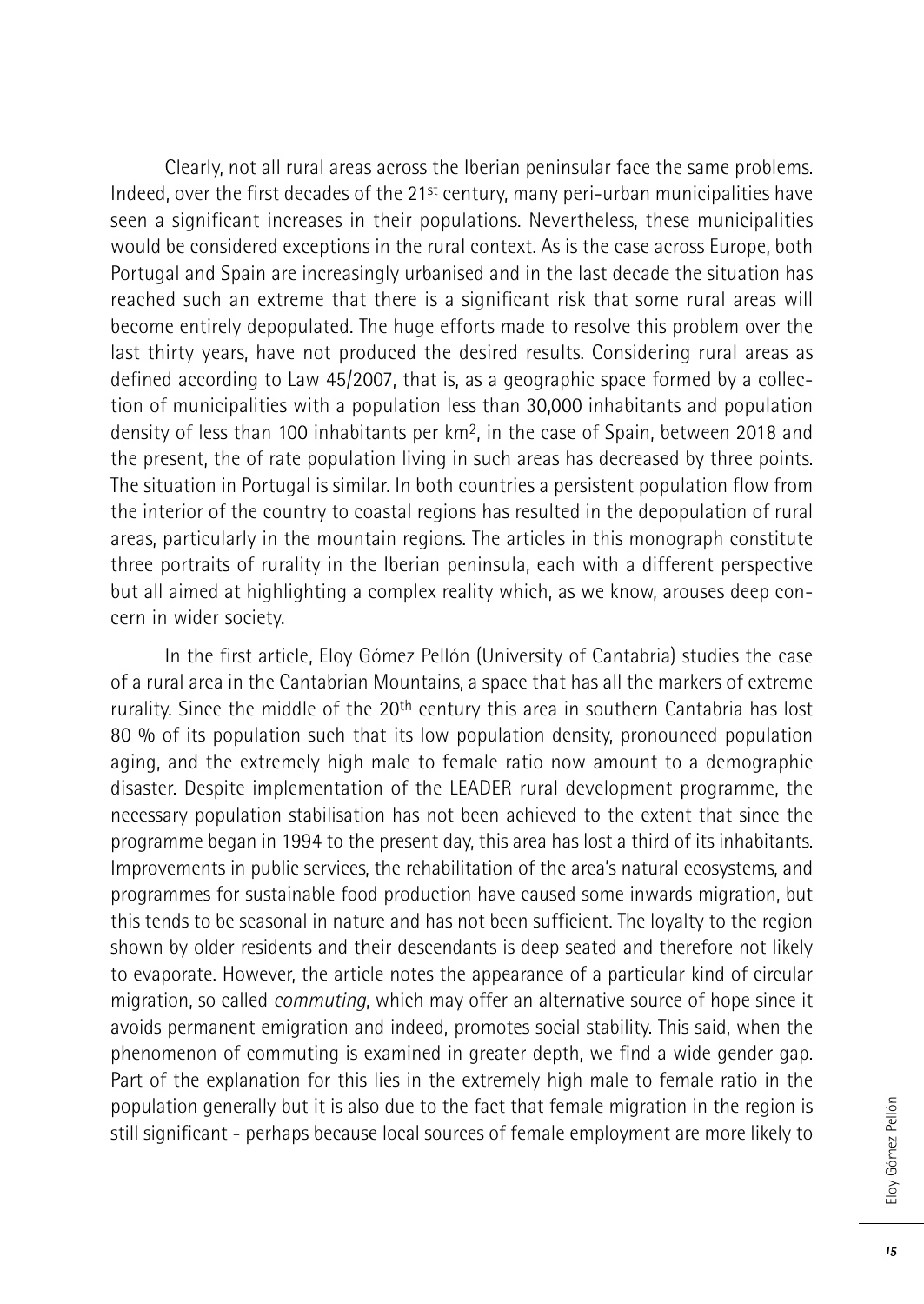be on a casual basis and as a result very insecure. Furthermore, it is possible that the region's younger commuters of today run the risk of becoming the urban residents of a not-too-distant future.

In the second article, Óscar Fernández Álvarez (University of León) examines the case of women who decide to move to rural areas turning their backs on hectic urban lifestyles. The theme of the article has particular relevance considering the fact that populations in rural regions contain disproportionately high numbers of males. The investigation concerns several rural communities in the Castilian-Leonese region and provides a rigorous assessment of the personal life experiences of these women in which we see the interaction of personal circumstances, their desire to escape, and their longing for a closeness to nature and greater community ties. As a rule, these women are young, city educated and, in the majority of cases, have a acquired some degree of professional expertise in their particular economic sector, thus they frequently become key players in the rural economies they enter and often assume active roles in local institutions. In this way they can come to gain sufficient influence to make real, modernising changes to the rural environments they find themselves in. Furthermore, the networks of family, friends, and neighbours that these women weave together often come to underpin and support the wider local community. Admittedly, the dynamism of these women can be absorbed, in part, by the general conservatism of local institutions, however, this cannot take away from the fact that these women bring with them what might be called a progressive ideology. As the article demonstrates, this progressive mindset based in beliefs about gender equality is opening new and very hopeful pathways in the development of the rural environment.

The third article is by Octavio Sacramento and Pedro Silva, (University of Trásos-Montes e Alto Douro: UTAD) who are both researchers at the Centre for Transdisciplinary Development Studies (CETRAD-UTAD); and Elizabeth Challinor (Nova Lisboa University). These authors investigated a particular immigration phenomenon that is little studied in the context of the rural environment. The European Union periodically receives large contingents of refugees. These refugees reach the EU through diverse routes and, thanks to the various resettlement programmes they find new homes in the participating EU countries. In addition to these refugees, there are many more who seek asylum for a number of reasons including political persecution in their country of origin. In this article, the authors study the impact of resettlement on the lives of one and a half thousand refugees who arrived in Portugal between 2015 and 2017. Resettlement programmes disperse refugees to many different rural and peri-urban locations in 98 Portuguese municipalities including several in the centre and north of Portugal where the field work for this study took place. The article